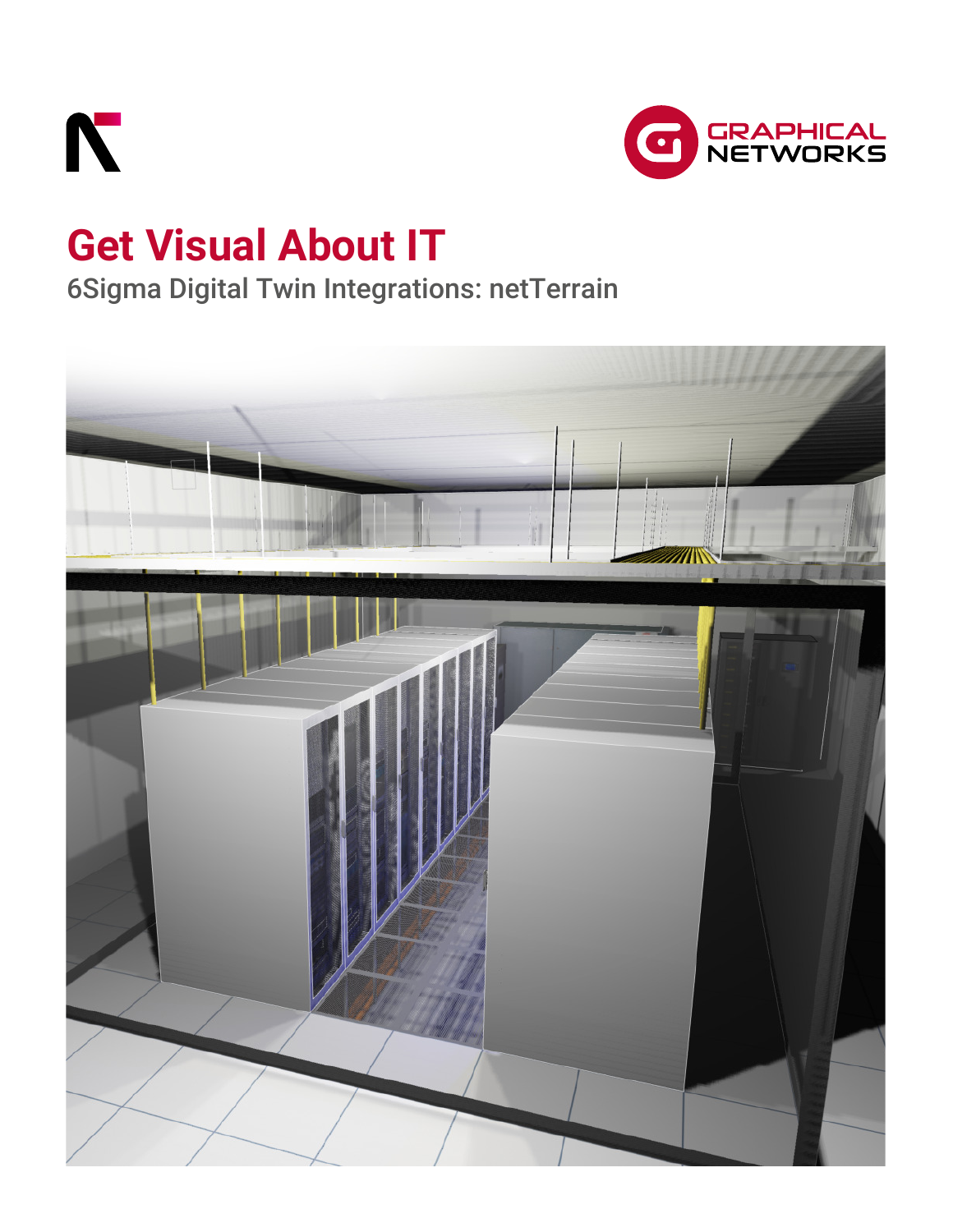## **Balance Operational Risks and Costs; Simulate Any Data Center Change**

**The 6Sigma Digital Twin by Future Facilities allows you to simulate any data center change, and to find the right balance between operational risk and cost. But how does it fit in with your current operational tools and processes?**

6SigmaGateway is the modeling suite's dedicated integration tool. It can pull and push data from a wide range of leading Data Center Infrastructure Management (DCIM) tools straight into the 6Sigma Digital Twin, allowing you to seamlessly integrate your existing data with our powerful engineering simulation capabilities. This allows you to continuously model the impact of potential facility changes using the most accurate and up-to-date information available.

**Discover**

netTerrain is a suite of solutions for automated network mapping, DCIM, and outside plant cablemanagement. netTerrain DCIM provides a browser-based, multi-user platform for monitoring and visualizing your data center. Our integration allows 6SigmaGateway to bring your existing netTerrain asset data into a 6Sigma Digital Twin, so you can simulate your existing facility without duplication of effort. **6SigmaGateway can discover and monitor a wide range of netTerrain data, including:**

| Room                | $\cdot$ Name                                                                                                                                                                                             |
|---------------------|----------------------------------------------------------------------------------------------------------------------------------------------------------------------------------------------------------|
| <b>IT Equipment</b> | · Manufacturer · model · height · width<br>• weight unique ID • IP address • owner cabinet<br>· cabinet slot chassis slot · nameplate power<br>· installation status equipment type<br>(enclosures only) |
| Cabinet             | · Manufacturer · model · unique ID · height<br>· width · weight                                                                                                                                          |
| <b>Monitor</b>      |                                                                                                                                                                                                          |
| Cabinet             | Temperature                                                                                                                                                                                              |